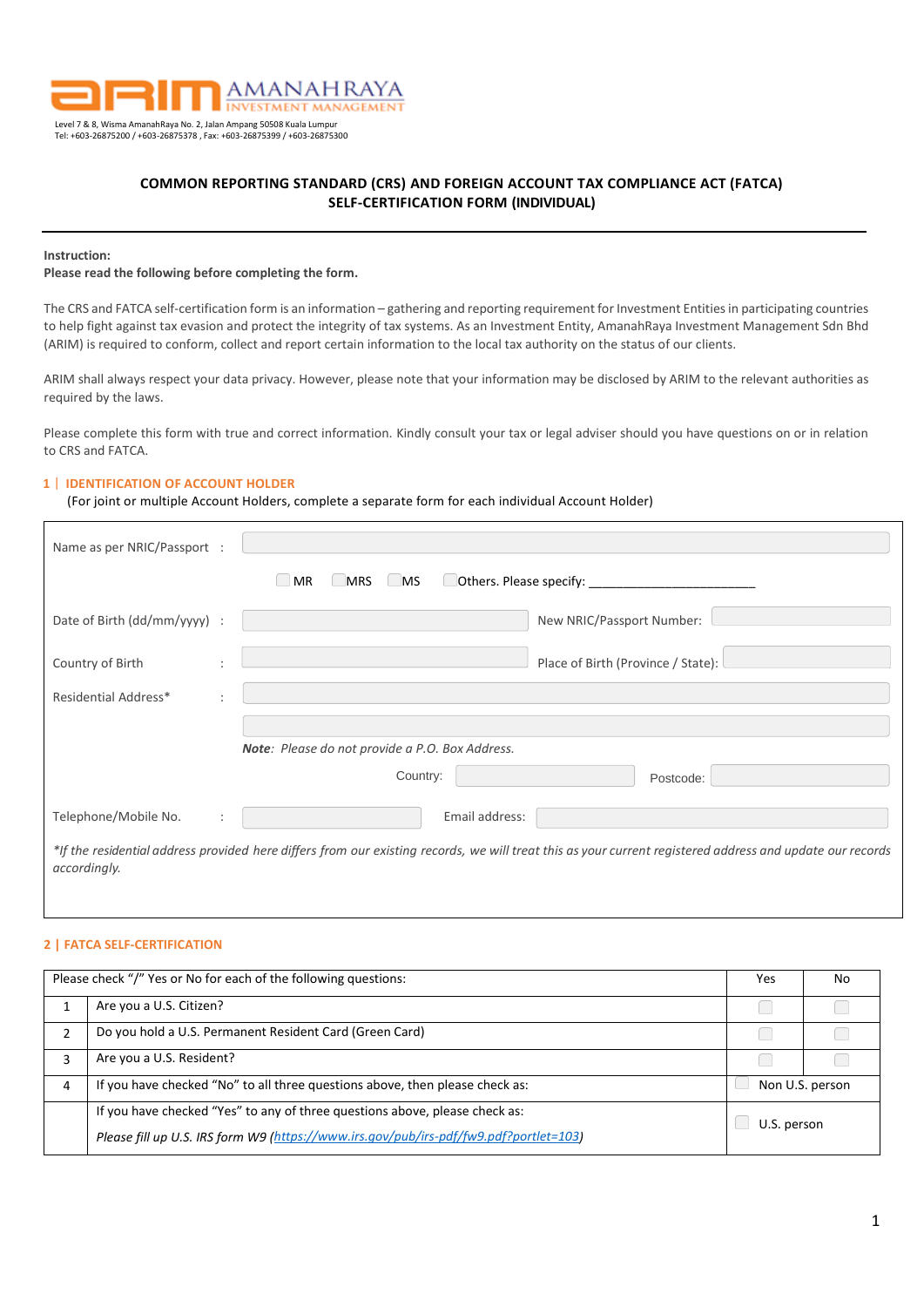# **3** | **TAX RESIDENCE INFORMATION**

Please complete the following table indication:

- a) the jurisdiction of residence where the Account Holder is a resident for tax purposes (except for Malaysia) and
- b) the account holder's TIN for each jurisdiction indicated. Indicate all jurisdictions of residence.

(**Note**: If the Account Holder is a resident for tax purpose in more than three countries, please use separate sheet.)

| Country/Jurisdiction of<br><b>Tax Residence</b> | <b>Tax Identification Number (TIN)</b><br>or equivalent* | If TIN or equivalent unavailable,<br>please state reason (A, B, C) |
|-------------------------------------------------|----------------------------------------------------------|--------------------------------------------------------------------|
|                                                 |                                                          |                                                                    |
|                                                 |                                                          |                                                                    |
|                                                 |                                                          |                                                                    |

**Reason A** – The country/jurisdiction where Account Holder is liable to pay tax does not issue TIN to its residents.

**Reason B** – The Account Holder is otherwise unable to obtain a TIN or equivalent number.

**Reason C** – No TIN isrequired (**Note**: only select this reason if the authorities of the country of residence for tax purposes do not require the TIN to be disclosed)

For Reason B, please explain reason of Account Holder unable to obtain TIN or equivalent number:

## **4** | **DECLARATION**

I understand that the information supplied by me is subject to the terms and conditions governing the Account Holder's relationship with ARIM.

I hereby give my consent to ARIM to disclose directly or indirectly any information contained in this form and information regarding the Account Holder and any Reportable Account(s) to any relevant tax authority, including of the country/jurisdiction in which this account(s) is/are maintained and exchanged with tax authorities of another country/jurisdiction or countries/jurisdictions in which the Account Holder may be resident for tax purposes pursuant to agreements between competent authorities to exchange financial account information.

I hereby certify that I am the Account Holder or authorised to sign for the Account Holder\*, of the account(s) to which this form relates and I declare that allstatements made in this declaration are to the best of my knowledge and belief, correct and complete.

I hereby agree that ARIM may withhold from my account (s) such amounts in accordance with the provisions of FATCA or as may be stipulated by applicable laws, regulations, agreement or regulatory guidelines or directives.

I declare that all statements made in this declaration are, to the best of my knowledge and belief, correct and complete.

If there is any change in circumstances that affects the tax residency status of the Account Holder or causesthe information contained herein to become incorrect or incomplete, I understand that I am obligated to inform ARIM of the change in circumstances within 30 days of its occurrence and to provide a suitably updated self-certification and declaration.

| Signature :                        |  |
|------------------------------------|--|
| Name:                              |  |
| Date (dd/mm/yyyy) :<br>Capacity**: |  |
|                                    |  |

\*Authorisation on behalf of the Account Holder must be accompanied with Power of Attorney or equivalent recognised document of the country. \*\*If you are not the Account Holder, please indicate the capacity in which you are signing the form. If signing under a power of attorney, please also attach a certified copy of the power of attorney.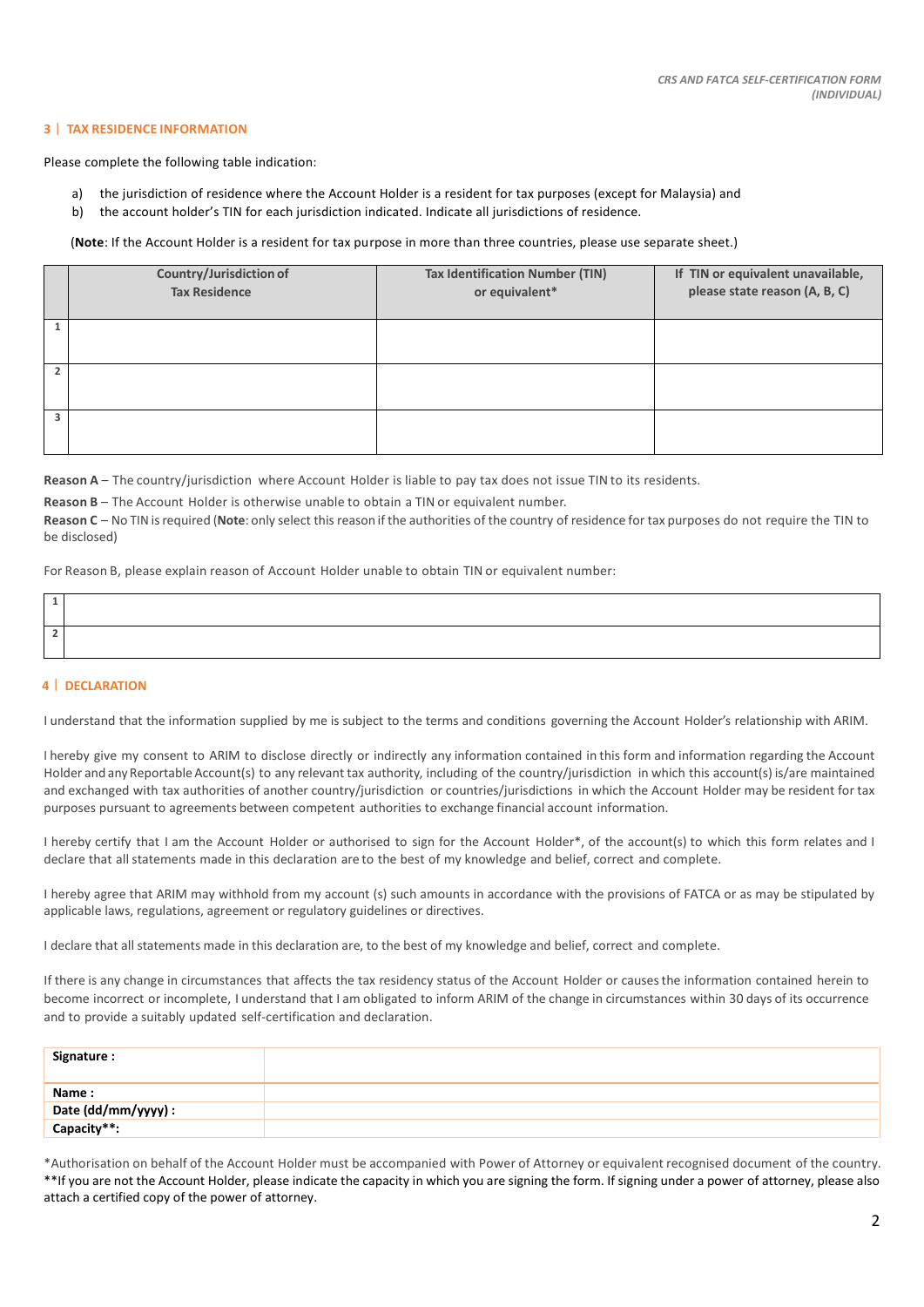# **FOR ARIM'S USE ONLY**

# *Reasonable Test:*

To be filled by marketing personnel. Questions below are to be considered in conjunction with all documents & forms collected from clients (including this form).

# A. FATCA

|                                               | <b>U.S. Indicia Status</b>                                                                                                         | Yes/No | Action required if "Yes"                                                                                                                                                                                       |  |
|-----------------------------------------------|------------------------------------------------------------------------------------------------------------------------------------|--------|----------------------------------------------------------------------------------------------------------------------------------------------------------------------------------------------------------------|--|
| 1                                             | Have the Account Holder(s) provided a U.S. place of birth?                                                                         |        | If Account Holder is confirmed a U.S.<br>person:<br>- Form W-9 or<br>If Account Holder is non U.S. person:<br>- Certificate of Loss of Nationality, and<br>appropriate documentation N1 or<br>- Form W-8BEN N3 |  |
| $\overline{2}$                                | Have the Account Holder(s) provided any indication that the Account<br>Holder(s) is/are U.S. citizen or resident?                  |        | If Account Holder is confirmed a U.S.<br>$\bullet$<br>person:                                                                                                                                                  |  |
| 3                                             | Have the Account Holder(s) provided a U.S. address (including P.O. Box)?                                                           |        | - Form W-9 or                                                                                                                                                                                                  |  |
| 4                                             | Have the Account Holder(s) provided only a U.S. telephone number?                                                                  |        | If Account Holder is non U.S. person:<br>$\bullet$<br>- Appropriate documentation or                                                                                                                           |  |
| 5                                             | Have the Account Holder(s) provided a U.S. telephone number and a non<br>U.S. telephone number?                                    |        | - Form W-8BEN N3                                                                                                                                                                                               |  |
| 6                                             | Have the Account Holder(s) provided any standing instructions to<br>transfer funds to an account maintained in the U.S.?           |        |                                                                                                                                                                                                                |  |
| $\overline{7}$                                | Have the Account Holder(s) granted Power of Attorney to a person with<br>a U.S. address?                                           |        |                                                                                                                                                                                                                |  |
| 8                                             | Have the Account Holder(s) provided only a U.S. "hold mail" or "in care<br>of" address, that is the sole address for this account? |        |                                                                                                                                                                                                                |  |
| Client(s)' FATCA classification:              |                                                                                                                                    |        |                                                                                                                                                                                                                |  |
| Non U.S. Person                               |                                                                                                                                    |        |                                                                                                                                                                                                                |  |
| U.S. Person                                   |                                                                                                                                    |        |                                                                                                                                                                                                                |  |
| Recalcitrant client with U.S. Indicia         |                                                                                                                                    |        |                                                                                                                                                                                                                |  |
| Recalcitrant client without U.S. Indicia      |                                                                                                                                    |        |                                                                                                                                                                                                                |  |
| Recalcitrant client that is U.S. Person       |                                                                                                                                    |        |                                                                                                                                                                                                                |  |
| Recalcitrant customer that is dormant account |                                                                                                                                    |        |                                                                                                                                                                                                                |  |

# B. CRS

|   | <b>CRS Indicia Status</b>                                                                                                           | Yes/No | <b>Action required if "Yes"</b>                                                |
|---|-------------------------------------------------------------------------------------------------------------------------------------|--------|--------------------------------------------------------------------------------|
|   | Have the Account Holder(s) provided any indication that the Account<br>Holder(s) are from other Jurisdictions*?                     |        | Documentary evidence to establish the<br>Account Holder's Jurisdiction status. |
| 2 | Have the Account Holder(s) provided any other <b>Jurisdiction address</b><br>(including P.O. Box)?                                  |        |                                                                                |
| 3 | Have the Account Holder(s) provided one or more telephone numbers in<br>other Jurisdiction?                                         |        |                                                                                |
| 4 | Have the Account Holder(s) provided any standing instructions to<br>transfer funds to an account maintained in other Jurisdictions? |        |                                                                                |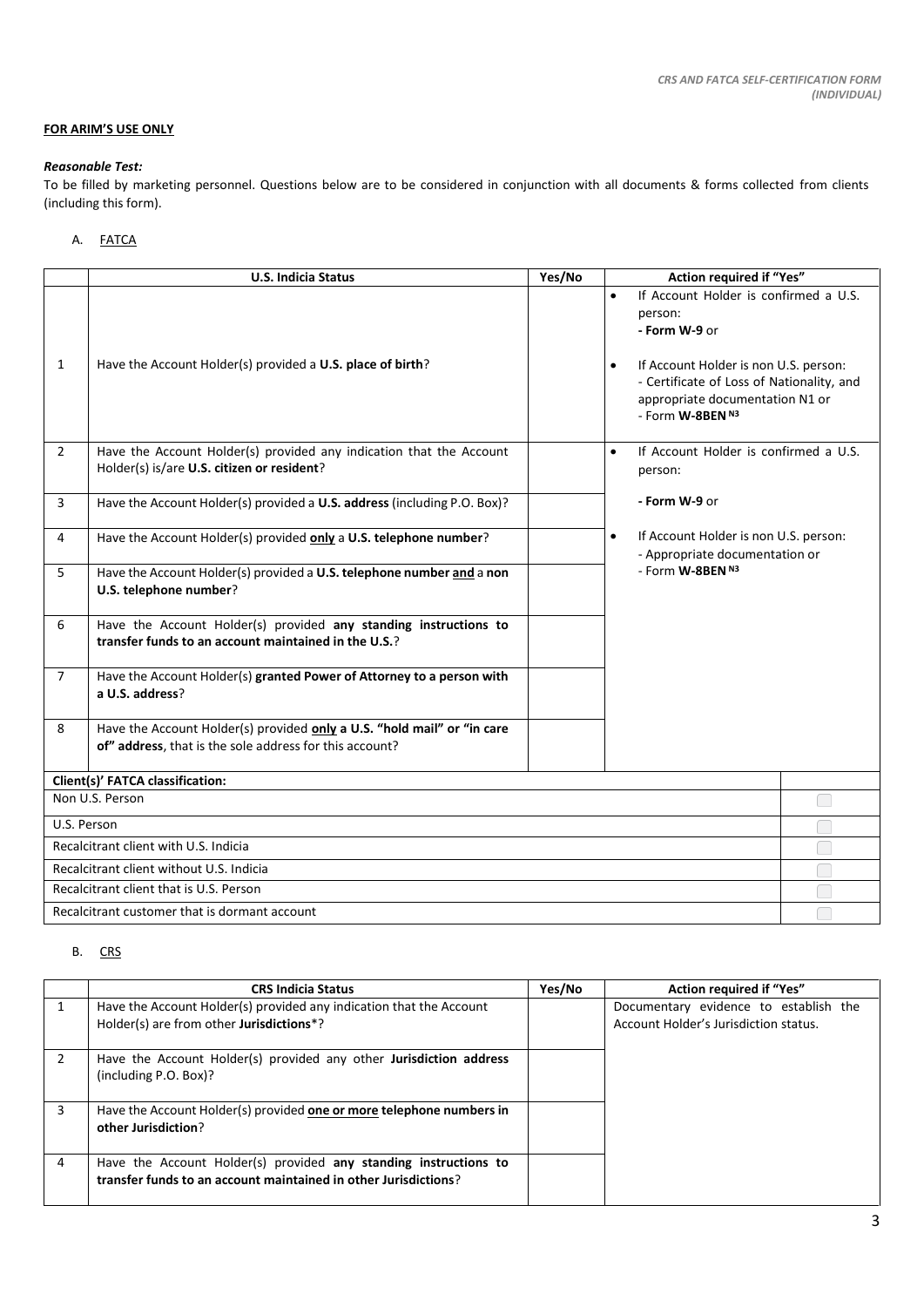| Have the Account Holder(s) granted Power of Attorney to a person with<br>address of other Jurisdiction?                                      |  |
|----------------------------------------------------------------------------------------------------------------------------------------------|--|
| Have the Account Holder(s) provided "hold mail" or "in care of" address<br>of other Jurisdiction, that is the sole address for this account? |  |

| Received By, | Verified By, | Checked By, | Approved By, |
|--------------|--------------|-------------|--------------|
|              |              |             |              |
|              |              |             |              |
|              |              |             |              |
| Date:        | Date:        | Date:       | Date:        |
|              |              |             |              |